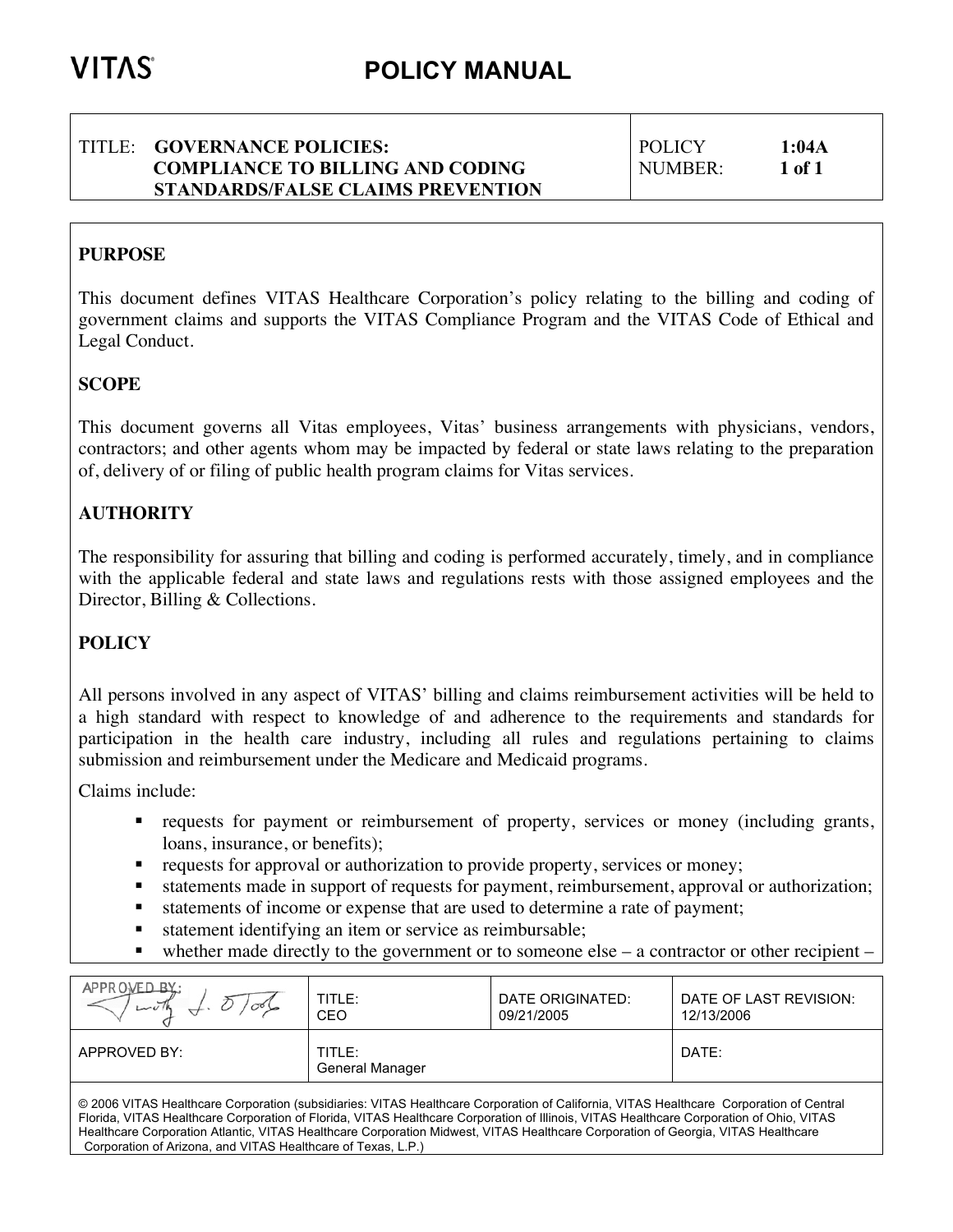#### TITLE: **GOVERNANCE POLICIES: COMPLIANCE TO BILLING AND CODING STANDARDS/FALSE CLAIMS PREVENTION** POLICY **1:04A** NUMBER: **2 of 2**

who the government will be paying or reimbursing for all or part of the claims.

Employees are prohibited from participating in billing and coding practices that are not true, fair, and correct and in compliance with all applicable laws, regulations, and policies. Hospice services should only be billed for if the services were ordered, certified, covered, provided and reasonable and necessary for the palliation of management of the terminal illness of the patient. Particular attention should be paid to the following documentation:

- 1. patient election of the Medicare Hospice Benefit,
- 2. certification and recertification of the terminal illness of the patient,
- 3. development and certification of a patient's interdisciplinary plan of care, and
- 4. reasonableness and necessity of the level of hospice care provided.

The following are examples of improper and prohibited billing practices:

- Billing for a higher level of care than necessary.
- Knowingly billing for inadequate or substandard care.
- Billing for hospice care provided by unqualified or unlicensed personnel.
- Improper indication of the location where hospice services are delivered.
- Knowing misuse of provider certification numbers.
- Knowing failure to return overpayments made by federal health care programs.
- Improper use of codes that describe the service ordered by the physician and performed by the hospice.
- Delivering less property or money to the government than the amount receipted.
- Delivering a certified receipt for property used or to be used by the government without completely knowing the information on the receipt is true.
- Buying or receiving public property from an officer or employee of the government or a member of the armed forces who is not authorized by law to sell it.
- Making a false record or statement that hides, avoids, or decreases Vitas' obligation to pay money, convey property, provide services, or account for them to the government.
- Requiring the payment of money or other value in addition to or in excess of the rates established by law.
- Soliciting or accepting a return in any form from anyone of part of the amount paid or claimed to be payable to Vitas by the government.
	- Soliciting or accepting a benefit, whether financial or otherwise, in connection with goods

| APPROVED BY:<br>سد | TITLE:<br>CEO             | DATE ORIGINATED:<br>09/21/2005 | DATE OF LAST REVISION:<br>12/13/2006 |
|--------------------|---------------------------|--------------------------------|--------------------------------------|
| APPROVED BY:       | TITLE:<br>General Manager |                                | DATE:                                |
|                    |                           |                                |                                      |

© 2006 VITAS Healthcare Corporation (subsidiaries: VITAS Healthcare Corporation of California, VITAS Healthcare Corporation of Central Florida, VITAS Healthcare Corporation of Florida, VITAS Healthcare Corporation of Illinois, VITAS Healthcare Corporation of Ohio, VITAS Healthcare Corporation Atlantic, VITAS Healthcare Corporation Midwest, VITAS Healthcare Corporation of Georgia, VITAS Healthcare Corporation of Arizona, and VITAS Healthcare of Texas, L.P.)